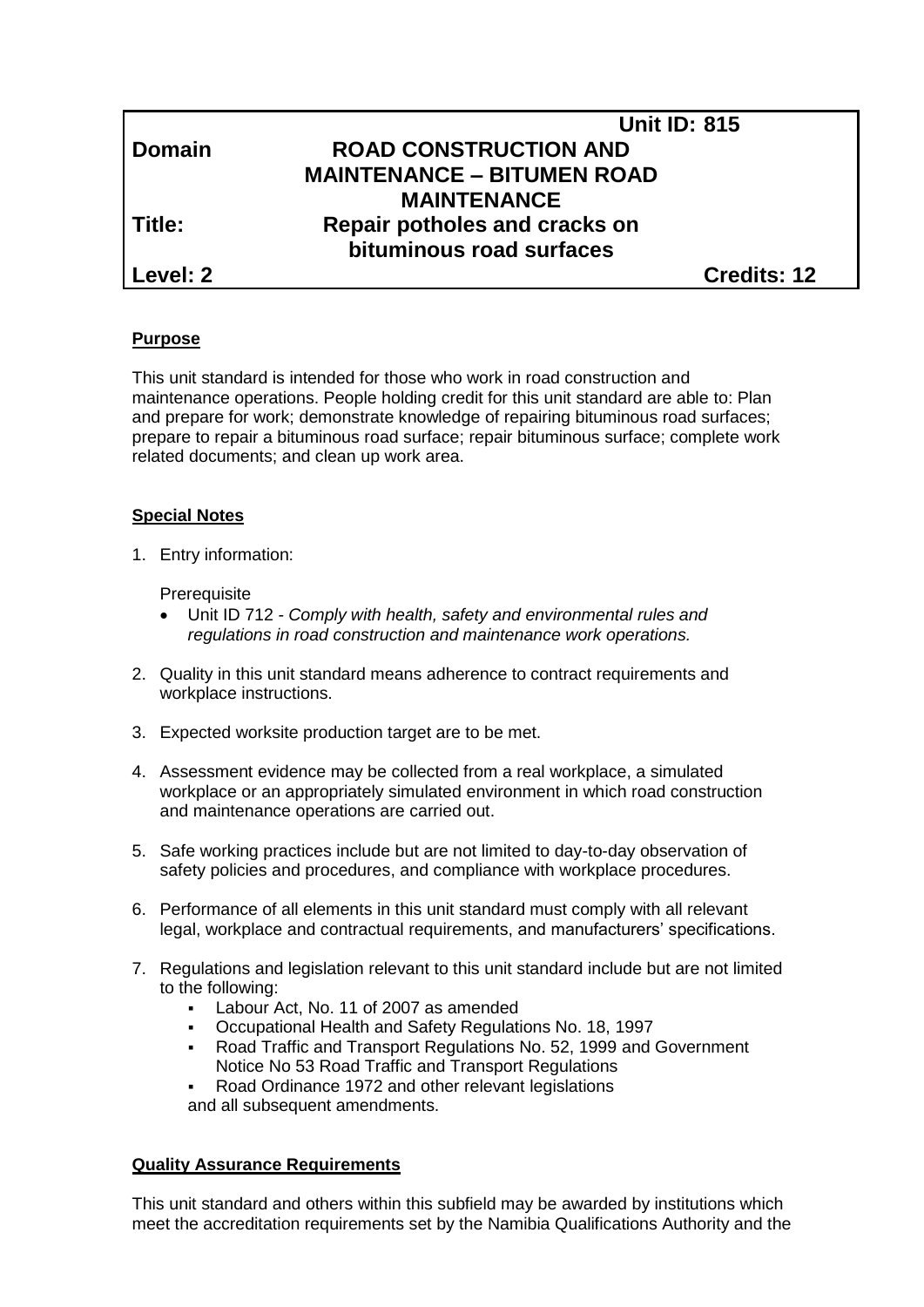Namibia Training Authority and which comply with the national assessment and moderation requirements. Details of specific accreditation requirements and the national assessment arrangements are available from the Namibia Qualifications Authority and the Namibia Training Authority. All approved unit standards, qualifications and national assessment arrangements are available on the Namibia Training Authority website [www.nta.com.na.](http://www.nta.com.na/)

# **Elements and Performance Criteria**

# **Element 1: Plan and prepare for work**

# **Performance Criteria**

- 1.1 Work instructions, including plans, specifications, quality requirements and operational details are obtained, explained, clarified and applied to the allocated task.
- 1.2 Safety requirements, including personal protective clothing and equipment are obtained from the site safety plan and workplace policies and procedures, and applied to the allocated task.
- 1.3 Traffic control requirements are obtained and implemented according to workplace requirements.
- 1.4 Plant, tools, fuel, lubricants, equipment, attachments and accessories selected to carry out tasks are checked for consistency with the requirements of the job, their usability and any faults rectified or reported prior to commencement of work.
- 1.5 Environmental protection requirements are identified from the project environmental management plan and applied to the allocated task.
- 1.6 Road furniture is protected as required by the proposed task.

## **Element 2: Demonstrate knowledge of repairing bituminous road surfaces**

## **Performance Criteria**

- 2.1 The technologies of repairing bituminous road surfaces are explained.
- 2.2 The cost benefits of timely bituminous road surface repairs in terms of road maintenance, rehabilitation and construction are explained.
- 2.3 The impact on road safety of timely road maintenance is explained.
- 2.4 The impact of timely road maintenance for road users is explained.

## **Element 3: Prepare to repair a bituminous road surface**

# **Performance Criteria**

3.1 Work activities are planned in terms of plant and equipment, personnel, material and specified quality and time frame.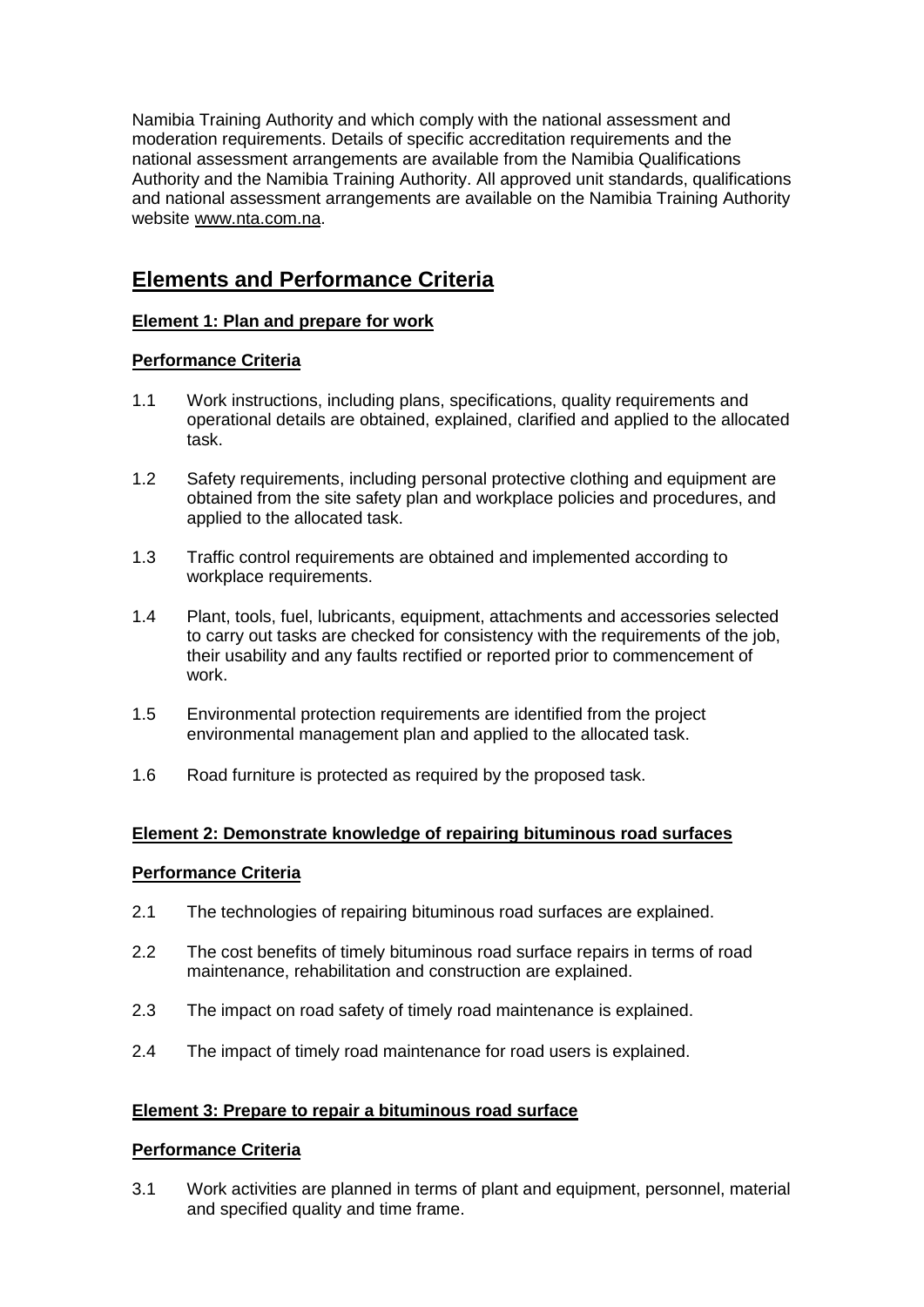- 3.2 The affected area is marked out in accordance with contract requirements.
- 3.3 The affected area is checked as demarcated and prepared as per specifications.
- 3.4 Work area is checked for hazards. All hazards are identified and corrective actions taken in accordance with workplace procedures.
- 3.5 Personal protective equipment is fitted and worn in accordance with instructions and specifications.
- 3.6 Signs are checked and the worksite is secured in accordance with instructions and specifications.

#### **Element 4: Repair bituminous surface**

### **Performance Criteria**

- 4.1 Pothole subsurface layers are shaped and compacted to the required specifications.
- 4.2 Joints between existing surface and repair are cut, lean and bonded according to specifications and in accordance with given instructions.
- 4.3 The affected area is resurfaced according to instructions and specifications.
- 4.4 Cracks are cleaned and sealed according to specifications.
- 4.5 Tools and equipment are used in accordance to their design purpose.
- 4.6 Work is carried out according to work place safety requirements.
- 4.7 Work is measured and recorded as far as production output is concern as per company procedure.

#### **Element 5: Complete work related documents**

#### **Performance Criteria**

- 5.1 Work related documents are completed in accordance with contract and workplace requirements.
- 5.2 Maintenance and service related documents are completed in accordance with manufacturer and workplace requirements.
- 5.3 Documents related to accidents or other incidents are completed in accordance with workplace requirements.

### **Element 6: Clean up work area**

#### **Performance Criteria**

6.1 Work area is cleared and materials disposed of or recycled in accordance with project environment management plan.